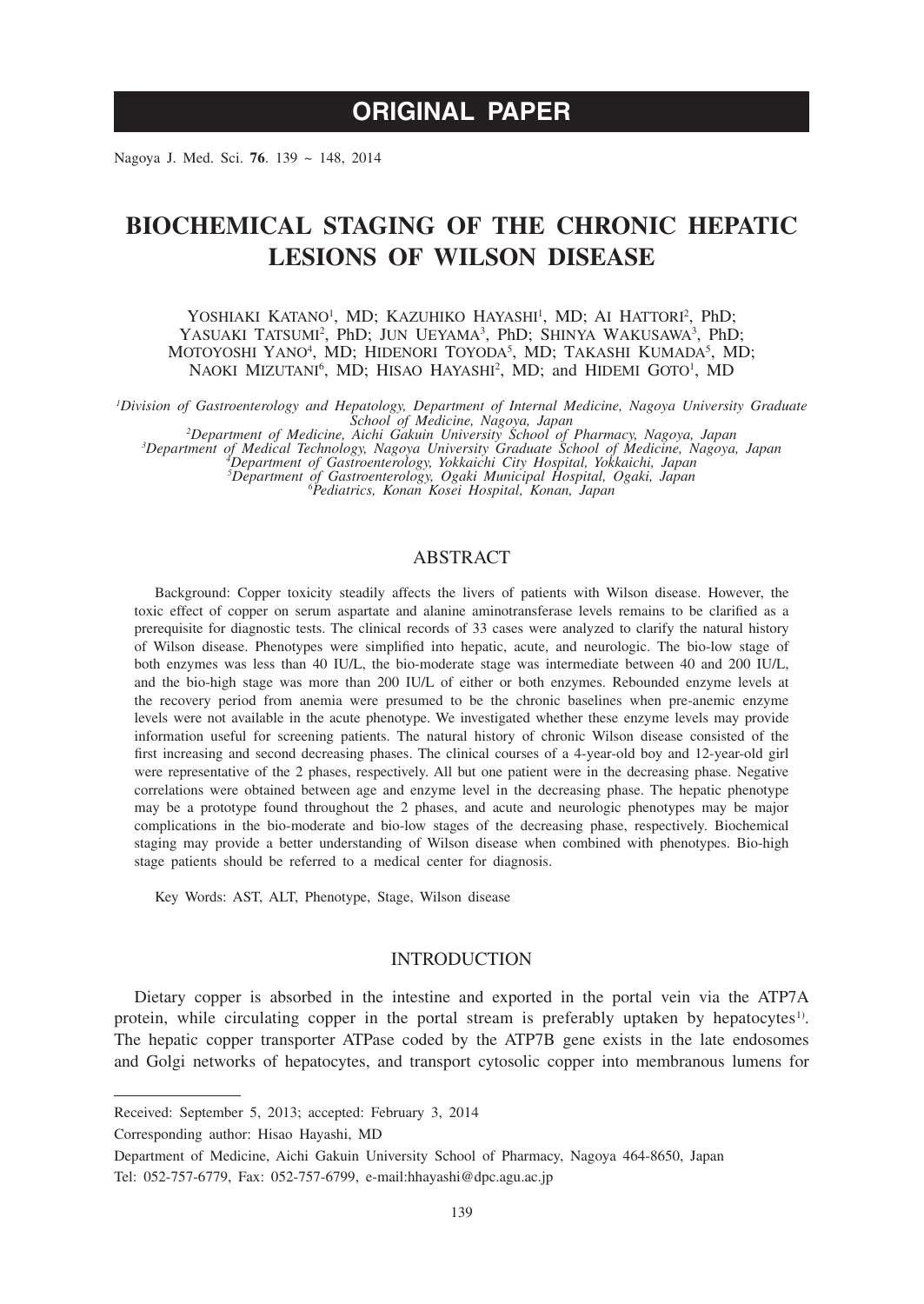cuproprotein synthesis and the physical elimination of excess copper into the bile<sup>2</sup>. Therefore, the ATP7B protein is one of the key enzymes of copper homeostasis. Wilson disease (WD) has been attributed to the defective function of the ATP7B protein<sup>3</sup>. Because the physiological secretion of copper into the bile is blocked, toxic copper remains in the hepatocyte cytoplasm of individuals exhibiting disease traits from birth. Toxic copper–induced liver pathologies are steatosis, steatohepatitis, chronic hepatitis, and cirrhosis in progression<sup>4</sup>). Copper toxicosis initially occurs in the liver, and later expands to extra-hepatic organs due to the steady absorption of dietary copper. Although WD is a primary liver disease, patients exhibit various clinical manifestations of a wide range of liver diseases, including fulminant hepatitis and cirrhosis, as well as hemolytic anemia and neuropsychiatric symptoms<sup>5)</sup>. Therefore, a scoring system for the diagnosis of WD has been proposed by an international group for the study of  $WD^6$ . ATP7B analysis is an absolute diagnostic test used in this system.

Patients with possible WD should be screened using standard liver function tests including aspartate aminotransferase (AST) and alanine aminotransferase (ALT) prior to diagnostic testing for WD<sup>7, 8)</sup>. A prerequisite for specific tests and ATP7B analysis may include a better understanding of the biochemical features of the primary hepatic lesions of WD. The characterization of hepatic copper toxicosis using biochemical stages combined with the phenotypes proposed in this study may allow for an early diagnosis, followed by effective treatment with anti-copper regimens.

## **METHODS**

## *Patients and diagnostic ATP7B analysis*

WD was diagnosed by a modified application of the international scoring system. Patients were initially screened using the scoring system with more than 3 points. Informed consent for ATP7B analysis was then obtained from each patient according to the study protocols approved by the Ethical Committees of the participating institutes (Permission ID: Nagoya University School of Medicine No. 277, Aichi Gakuin University School of Pharmacy No. 6 and 8). A long-range polymerase chain reaction was applied to the 21 exons and their boundaries of the ATP7B gene9). A total of 30 patients who were homozygous or compound heterozygous for ATP7B mutations were finally enrolled in this study. The medical records of 3 patients were analyzed twice; one patient was complicated by hemolytic anemia after 5 year-interruption of anti-copper treatment, while 2 patients had long observation periods between the initial visit and definite diagnosis. Our database did not include patients younger than 3 years of age, whose AST and ALT levels were referred to the literature $10, 11$ .

# *Three phenotypes of Wilson disease*

The phenotypes of WD had been classified into 3 subtypes based on their clinical features: phenotype H of hepatic WD, phenotype A of acute WD including hemolytic anemia, and phenotype N of neuropsychiatric WD, which were more simplified than the International phenotypes of H1, H2, N1, N2, and  $Nx<sup>6</sup>$ . Most patients with phenotype H were asymptomatic and incidentally identified using blood tests. An exception was a family study intended for the siblings of WD patients. A small number of elderly patients with phenotype H were symptomatic due to decompensated cirrhosis. Phenotype A appeared with acute episodes accounted for by copper toxicosis such as hemolysis and acute hepatic failure. Hemolytic episodes were commonly associated with self-limiting anemia and jaundice. Phenotype N was complicated by acute or chronic neuropsychiatric manifestations. Underlying advanced hepatic lesions were confirmed in all patients with phenotypes A and N by either liver biopsy or abdominal imaging.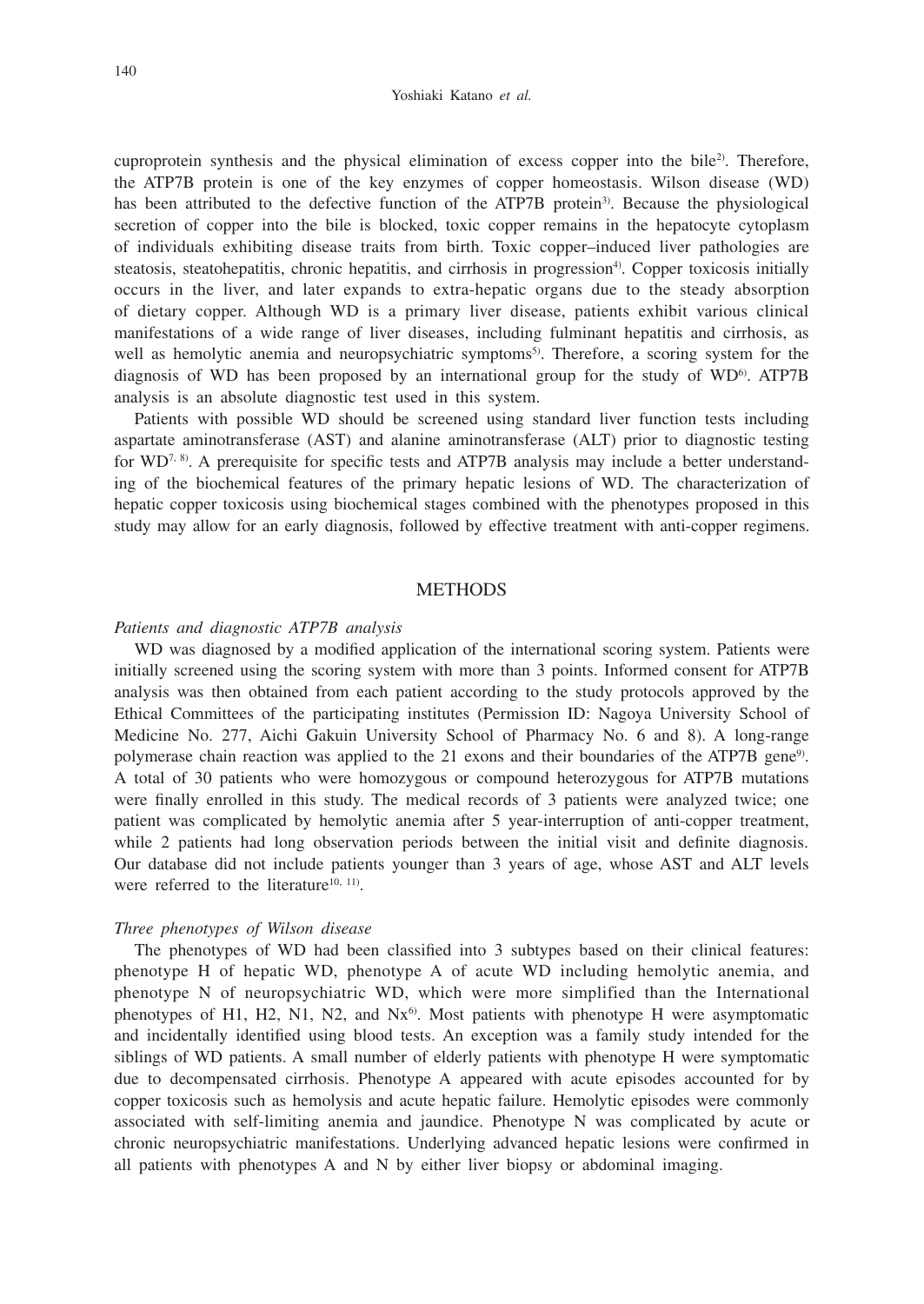### WILSON DISEASE

## *Presumed baselines of the chronic hepatic lesions of phenotype A*

Because the biochemical parameters of phenotype A acutely changed during the one-month period of an anemic episode, the underlying baselines of chronic hepatic lesions were selected from either the pre-anemic or recovery periods. In the patients whose data were not available in the pre-anemic period, rebounded levels in the recovery period replaced those in the pre-anemic period based on the hypothesis that the underlying chronic hepatic lesions also appeared in the recovery period. The short-term effects of anti-copper regimens were neglected in the recovery period. These chronic hepatic lesions underlying phenotype A were used to postulate the natural history of WD.

# *Two phases of increasing and decreasing aminotransferase levels and three biochemical stages of chronic hepatic lesions of Wilson disease*

To characterize the biochemical hepatic lesions of WD with aging, 2 standard parameters of the serum enzyme activities of AST and ALT with modification in phenotype A for underlying chronic hepatic lesions were analyzed as serum enzyme levels per se and AST and ALT profiles at the onset ages of patients. Based on the data of neonates and a baby obtained from literature<sup>10, 11)</sup> and our patients, the natural history of biochemical parameters was divided into the first increasing phase and second decreasing phase of AST and ALT levels. Liver histology also provided information for phasing: steatosis was found in the increasing phase, while steatohepatitis, chronic hepatitis, and cirrhosis were observed in the decreasing phase. Using AST and ALT levels, biochemical parameters were divided into 3 stages. The biochemical low (bio-low) stage was lower than 40 IU/L (the normal upper level) in both enzyme activities, while the bio-moderate stage was intermediate between 40 and 200 IU/L, and the bio-high stage was higher than 200 IU/L (5 times the normal upper level) in either or both enzyme activities. As far as the bio-high stage was concerned, it was not only clinically important, but also actually difficult to classify a patient phase. Data cited from the literature and case record of a 4-year-old patient in the increasing phase were removed from statistical analysis to visualize the natural features of the decreasing phase, while all patient data at the bio-high stage were included in the decreasing phase.

### *Statistics*

The onset ages and biochemical parameters of patients in the 3 phenotypes and 3 stages were expressed as the mean±SD, and differences were examined using the Student's t-test. P<0.05 was considered significant. Correlations were assessed between the onset ages and serum levels of AST and ALT in patients in the decreasing phase.

## RESULTS

Clinically, 17 patients had phenotype H, 7 phenotype A, and 9 phenotype N (Table 1). All patients were residents in central Japan. The mean ages of patients with phenotype H was 12 $\pm$ 6 years, while those of patients with phenotypes A and N were 17 $\pm$ 10 years and 19 $\pm$ 7 years, respectively. A significant difference was observed in the onset ages of patients between phenotypes H and A, and H and N  $(p<0.05)$ . WD is autosomal recessive in its inheritance; however, reasons for the male dominancy observed in our patients remain unknown.

Anemia and jaundice in phenotype A were self-limiting in all but one patient. One of the 7 patients died from acute hepatic failure. The biochemical parameters of 6 survivors showed marked changes during a short-term observation period (Table 2). The pre-anemic levels of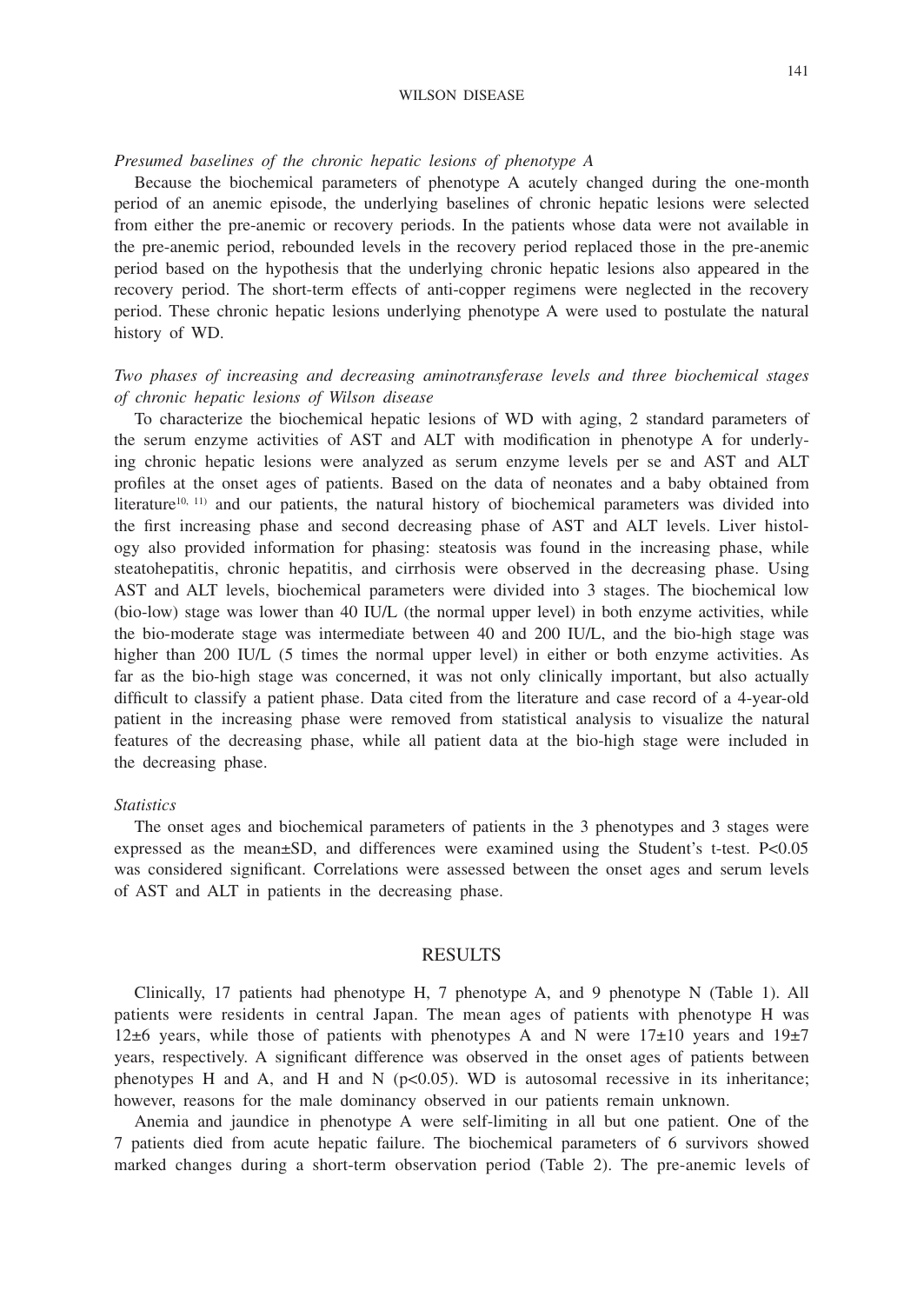| Phenotype H<br>Patient | $\rm{Age^{a)}}$               | Gender <sup>b)</sup>      | Residence             | <b>ALT</b>                  |                             | ATP7B                        |  |
|------------------------|-------------------------------|---------------------------|-----------------------|-----------------------------|-----------------------------|------------------------------|--|
|                        | (yrs)                         |                           | (prefecture)          | (IU/L)                      | mutation-1                  | mutation-2                   |  |
| $\mathbf{1}$           | $\overline{4}$                | M                         | Aichi                 | 197                         | 2333G>T                     | 3104G>T                      |  |
| $\overline{2}$         | 5                             | M                         | Aichi                 | 725                         | $2299$ insC                 | 2307G>T                      |  |
| 3                      | 5                             | M                         | Ishikawa              | 789                         | 2755C>G                     | 3809A>G                      |  |
| $\overline{4}$         | 8                             | M                         | Aichi                 | 410                         | $1708 - 5T > Gc$            | 2333G>T                      |  |
| 5                      | 8                             | M                         | Aichi                 | 436                         | 2333G>T                     | 3104G>T                      |  |
| 6                      | 10                            | M                         | Ishikawa              | 89                          | 2333G>T                     | 3029A>C                      |  |
| $\boldsymbol{7}$       | 10                            | M                         | Aichi                 | 39                          | 2333G>T                     | 2333G>T                      |  |
| 8                      | 11                            | F                         | Gifu                  | 238                         | 2333G>T                     | 2871delC                     |  |
| 9                      | 12                            | $\boldsymbol{\mathrm{F}}$ | Aichi                 | 22                          | 2871delC                    | 3809A>G                      |  |
| 10                     | 12                            | F                         | Aichi                 | 218                         | 2333G>T                     | 2621C>T                      |  |
| 11                     | 13                            | M                         | Aichi                 | 51                          | 2871delC                    | 3643G>T                      |  |
| 12                     | 16                            | M                         | Aichi                 | 357                         | 453delC                     | 2871delC                     |  |
| 13                     | 16                            | M                         | Aichi                 | 116                         | $1708 - 5T > Gc$            | $1708 - 5T > Gc$             |  |
| 14                     | 17                            | M                         | Aichi                 | 90                          | 2333G>T                     | 2621C>T                      |  |
| 15                     | 18                            | $\mathbf{M}$              | Aichi                 | 38                          | $1708 - 5T > Gc$            | $1708 - 5T > Gc$             |  |
| 16                     | 21                            | F                         | Gifu                  | 23                          | $1708 - 5T > Gc$            | 2333G>T                      |  |
| 17                     | 23                            | M                         | Mie                   | 30                          | 3664G>A                     | 3664G>A                      |  |
|                        | $12 \pm 6^{d}$                | $F/M = 4/13$              |                       | $228 \pm 242$ <sup>d)</sup> |                             |                              |  |
| Phenotype A            |                               |                           |                       |                             |                             |                              |  |
| Patient                | $\rm{Age^{a)}}$               | Gender <sup>b)</sup>      | Residence             | <b>ALT</b>                  | ATP7B                       |                              |  |
| $\mathbf{1}$           | (yrs)<br>6                    | F                         | (prefecture)<br>Aichi | (IU/L)<br>185               | Mutation-1<br>2333G>T       | Mutation-2<br>2333G > T      |  |
|                        |                               |                           |                       |                             |                             |                              |  |
| $\overline{2}$         | 9<br>11                       | $\boldsymbol{\mathrm{F}}$ | Aichi<br>Gifu         | 127<br>22                   | 2785A>G                     | 3104G>T                      |  |
| 3<br>$\overline{4}$    | 17                            | M<br>M                    |                       | 10                          | 3787delG                    | 3787delG                     |  |
| 5                      | 18                            | $\overline{F}$            | Aichi<br>Aichi        | 21                          | 2871delC                    | 3643G>T                      |  |
| 6                      | 24                            | M                         | Aichi                 | 179                         | 2621C>T<br>$1708 - 5T > Gc$ | 2650del3<br>$1708 - 5T > Gc$ |  |
| $\boldsymbol{7}$       | 36                            | F                         | Aichi                 | 43                          | 3800A>C                     | 3837bpdel                    |  |
|                        |                               |                           |                       |                             |                             | in exon5-9                   |  |
|                        | $17{\pm}10^{d}$               | $F/M=4/3$                 |                       | $84{\pm}78^{d)}$            |                             |                              |  |
| Phenotype N            |                               |                           |                       |                             |                             |                              |  |
| Patient                | $Age^{\scriptscriptstyle a)}$ | Gender <sup>b)</sup>      | Residence             | <b>ALT</b>                  | ATP7B                       |                              |  |
|                        | (yrs)                         |                           | (prefecture)          | (IU/L)                      | Mutation-1                  | Mutation-2                   |  |
| $\mathbf{1}$           | 13                            | F                         | Ishikawa              | 34                          | 2975C>T                     | 3086C>T                      |  |
| $\mathfrak{2}$         | 13                            | M                         | Aichi                 | 16                          | 2632C>T                     | 2871delC                     |  |
| 3                      | 16                            | M                         | Aichi                 | 27                          | 2871delC                    | 3664G>A                      |  |
| $\overline{4}$         | 17                            | M                         | Aichi                 | 16                          | $2871$ del $C$              | 3809A>G                      |  |
| 5                      | 17                            | M                         | Aichi                 | 20                          | 2871delC                    | 2871delC                     |  |
| 6                      | 18                            | M                         | Aichi                 | 13                          | $1708 - 5T > Gc$            | 3809A>G                      |  |
| $\overline{7}$         | 19                            | M                         | Gifu                  | 46                          | 2332C>T                     | 3029A > C                    |  |
| 8                      | 23                            | M                         | Aichi                 | 19                          | 2333G>T                     | 3556G>A                      |  |
| 9                      | 37                            | M                         | Ishikawa              | 19                          | 2332C>T                     | 2755C>G                      |  |
|                        | $19\pm7^{\rm d}$              | $F/M=1/8$                 |                       | $23 \pm 11^{d}$             |                             |                              |  |

**Table 1** Clinical Features of Patients with the 3 Phenotypes on Admission

a) The onset ages of phenotype H were different from those of phenotype N.

b) ATP7B-Wilson disease is autosomal recessive in its inheritance; however, reasons for the male dominancy observed in our patients remain unknown.

c) 1708-5T>G; One exon skipping in the coding region as reported by Shimizu *et. al.*8)

d) Expressed as mean±SD.

F; female, M; male.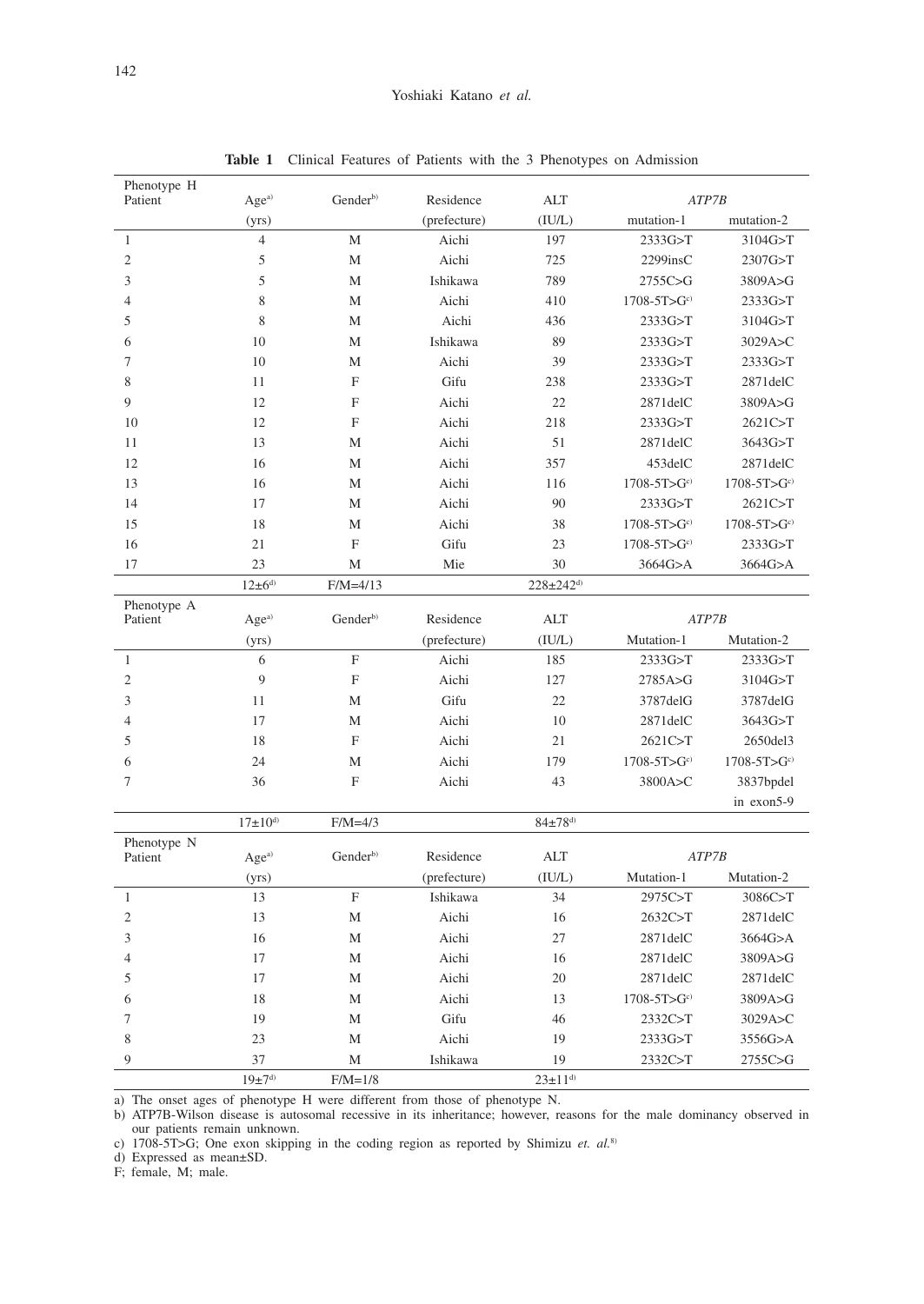#### WILSON DISEASE

|                   | Pre-anemic     | Anemic        | Recovery       | Chronic        |
|-------------------|----------------|---------------|----------------|----------------|
|                   | $(n=3)$        | $(n=6)$       | $(n=4)$        | $(n=7)$        |
| AST (IU/L)        | $122 \pm 60$   | $77 + 30$     | $136 \pm 38$   | $126+47$       |
| ALT (IU/L)        | $136\pm80$     | $26 \pm 14$   | $124 \pm 33$   | $125 \pm 53$   |
| $Hb$ ( $g/dL$ )   | $14.2 \pm 2.3$ | $8.3 \pm 3.1$ | $12.4 \pm 0.5$ | $13.3 \pm 1.4$ |
| Bilirubin (mg/dL) | $1.2 \pm 0.2$  | $9.1 \pm 2.9$ | $1.4 \pm 1.0$  | $1.3 \pm 0.8$  |

**Table 2** Acute Changes in the Biochemical Parameters of Patients with Phenotype A

All 4 parameters changed during acute episodes of hemolytic anemia.

Anemia and jaundice disappeared in one month in all, but one patient. One patient died from acute hepatic failure.

It is important to note that the underlying hepatic lesions in phenotype A were modified by these acute changes. Pre-anemic biochemical parameters (Pre-anemic) were available in 3 patients. Based on the hypothesis that rebounded levels of AST and ALT in the recovery period (Recovery) may represent aspects of chronic hepatic lesions, chronic hepatic lesions (Chronic) were finally expressed by pre-anemic biochemical parameters for 3 patients and rebounded levels of biochemical parameters in the recovery period for 4 patients. These chronic hepatic lesions gradually responded to anti-copper regimens, except for one patient who died.

ALT were 136±80, anemic levels 26±14, and recovery levels 124±33. The reduction in the anemic levels of AST was milder than that of ALT. The rebounded levels of AST and ALT were presumed to be the baselines underlying phenotype A patients. The chronic hepatic lesions of either pre-anemic enzyme levels or presumed baselines at recovery from anemia gradually improved with anti-copper regimens.

The onset ages and ALT levels modified for chronic hepatic lesions were shown in Figure 1, in which data was cited from the literature. The 4-year natural history of a 4-year-old boy, and 9-year natural history of a 12-year-old girl were drawn by 2 points, while the ALT levels of other patients were by one point. The pattern of AST levels was similar to that of ALT levels. The serum levels of AST and ALT revealed the first increasing phase and second decreasing phase, and the histories of a 4-year-old boy and 12-year-old girl were representative of the increasing phase and decreasing phase, respectively. All but one patient were in the decreasing phase. A 4-year-old boy with phenotype H was in the increasing phase due to steatosis in liver pathology. A 6-year-old girl with phenotype A was in the decreasing phase complicated by histological pre-cirrhosis as reported elsewhere $12$ .

Negative correlations were found between the onset ages and enzyme levels of chronic hepatic lesions in patients in the decreasing phase (Table 3). The best coefficient 0.54 was found between the serum levels of ALT and ages of patients with phenotype H (Figure 2). The coefficient  $\mathbb{R}^2$ between ALT levels and ages of all patients was 0.29. Similar results were obtained for AST levels.

As summarized in Table 4, the ages and AST and ALT levels of chronic hepatic lesions were different, whereas Hb and serum bilirubin concentrations were not among the 3 biochemical stages. As shown in Figure 3, all patients in the bio-high stage were ALT-dominant in AST and ALT profiles and exhibited phenotype H without any complications. Their AST and ALT levels did not change without anti-copper regimens, but responded to specific treatments. ALT-dominancy was lost in patients in the bio-moderate stage. The major phenotypes in the bio-moderate stage were H and A. The majority of patients in the bio-low stage exhibited phenotype N, while the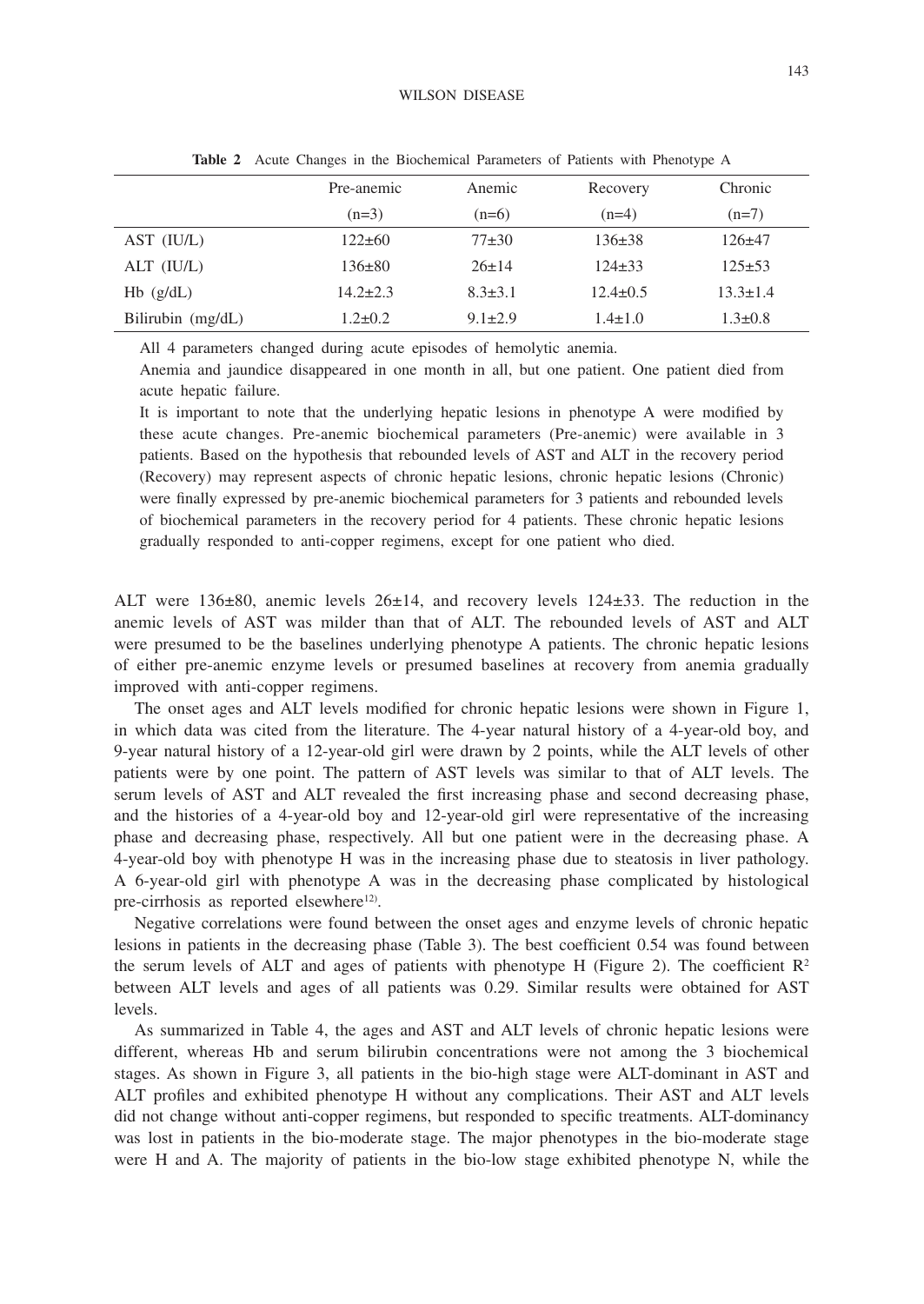

**Fig. 1** Natural history of chronic hepatic lesions of patients with Wilson disease Associations between the onset ages of patients and ALT levels as indicators of chronic hepatic lesions are illustrated in this figure. Data from neonates and a baby are cited from the literature. Two of our patients underwent long-term observation without copper chelation. Two time-point ALT levels (at initial visit and definite diagnosis) were employed for these patients, while ALT levels at the initial visit were employed for the other patients. The enzyme levels of phenotype A were replaced by those of presumed chronic hepatic lesions.

ALT levels were normal in neonates<sup>10</sup>), and remained at 30 IU/L in an 8-month-old patient<sup>11)</sup>. Enzyme levels increased from 197 to 436 IU/L during a 4-year non-specific treatment period in a 4-year-old boy, while these decreased from 236 to 23 IU/L during a 9-year period in a 12-year-old girl, as shown by straight lines. The increasing and decreasing phases of patients younger than 10 years old were also determined by liver histology.

The serum levels of ALT revealed the first increasing phase (I) and second decreasing phase (D).

 Regarding our patients were concerned, all but one were in the decreasing phase. The 4-year-old boy was found to be in the increasing phase and complicated by steatosis of the liver, while a 6-year-old patient whose liver histology was pre-cirrhosis was classified in the decreasing phase. The ALT changes of the 4-year-old boy and 12-year-old girl are representative of the increasing and decreasing phases, respectively. It is likely that ALT levels change from an increasing to decreasing phase with the increasing onset age of patients. It was difficult to classify the phase in the bio-high stage, so patients in this stage were classified in the decreasing phase for statistical analysis as shown in Figure 2.

 $\triangle$ ; ALT levels in the increasing phase cited from the literature,  $\triangle$ ; the ALT level of a 4-year-old patient in the increasing phase,  $\nabla$ ; the ALT levels of patients in the decreasing phase.

minority was phenotype H. No characteristics of biochemical parameters were found in the bio-low stage.

# **DISCUSSION**

Genetic copper toxicosis is always progressive in individuals with ATP7B-WD traits<sup>1)</sup>. However, according to the literature<sup>10, 11)</sup> and clinical records of our patients, the natural profiles of AST and ALT, which are biochemical markers of liver cell necrosis, revealed the first increasing phase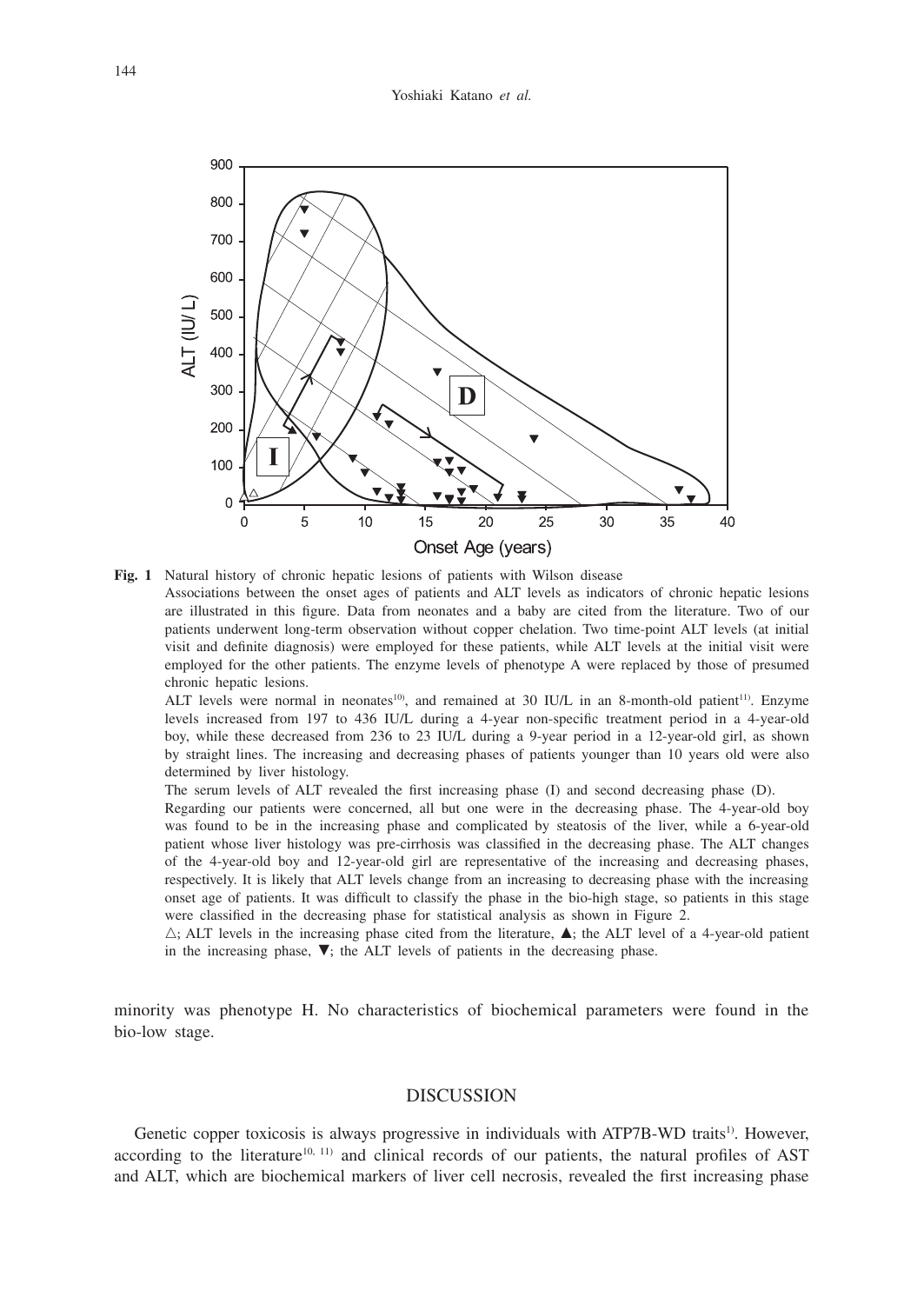|                                          | Age <sup>a)</sup> | <b>AST</b>    | ALT           | $Hb^{(b)}$     | Bilirubin <sup>b)</sup> |  |
|------------------------------------------|-------------------|---------------|---------------|----------------|-------------------------|--|
|                                          | (yrs)             | (IU/L)        | (IU/L)        | (g/dL)         | (mg/dL)                 |  |
| Bio-High Stage $(n=7; H/A/N=7/0/0)$      |                   |               |               |                |                         |  |
| $Mean \pm SD$                            | $8\pm3$           | $308 \pm 163$ | $469 \pm 240$ | $13.1 \pm 0.8$ | $1.0\pm0.4$             |  |
| Bio-Moderate Stage $(n=15; H/A/N=7/6/2)$ |                   |               |               |                |                         |  |
| $mean \pm SD$                            | $16+7$            | $80+48$       | $84+53$       | $13.1 \pm 1.3$ | $0.9 \pm 0.6$           |  |
| p; v bio-high S.                         | < 0.01            | < 0.01        | < 0.01        | nd             | nd                      |  |
| Bio-Low Stage $(n=9; H/A/N=2/0/7)$       |                   |               |               |                |                         |  |
| $mean \pm SD$                            | $20+7$            | $24+7$        | $21 \pm 8$    | $13.4 \pm 2.2$ | $0.8 \pm 0.1$           |  |
| p; v bio-high S.                         | < 0.01            | < 0.01        | < 0.01        | nd             | nd                      |  |
| p; v bio-moderate S.                     | nd                | < 0.01        | < 0.01        | nd             | nd                      |  |

**Table 3** Ages and Biochemical Parameters of Patients with the 3 Stages of Chronic Hepatic Lesions in the Decreasing Phase

Data of a 4-year-old patient in the increasing phase were removed from the analysis.

a) Onset ages of patients in the bio-high stage were different from those in the other stages.

b) Serum levels of Hb and bilirubin in patients in the bio-moderate stage were similar to those in the other stages.

H; phenotype H, A; phenotype A, N; phenotype N, nd; no difference.



**Fig. 2** A negative correlation between the onset ages and ALT levels of patients with phenotype H in the decreasing phase It is important to note that the second phase of progressive copper toxicosis is camouflaged by misleading ALT levels that gradually decrease with age.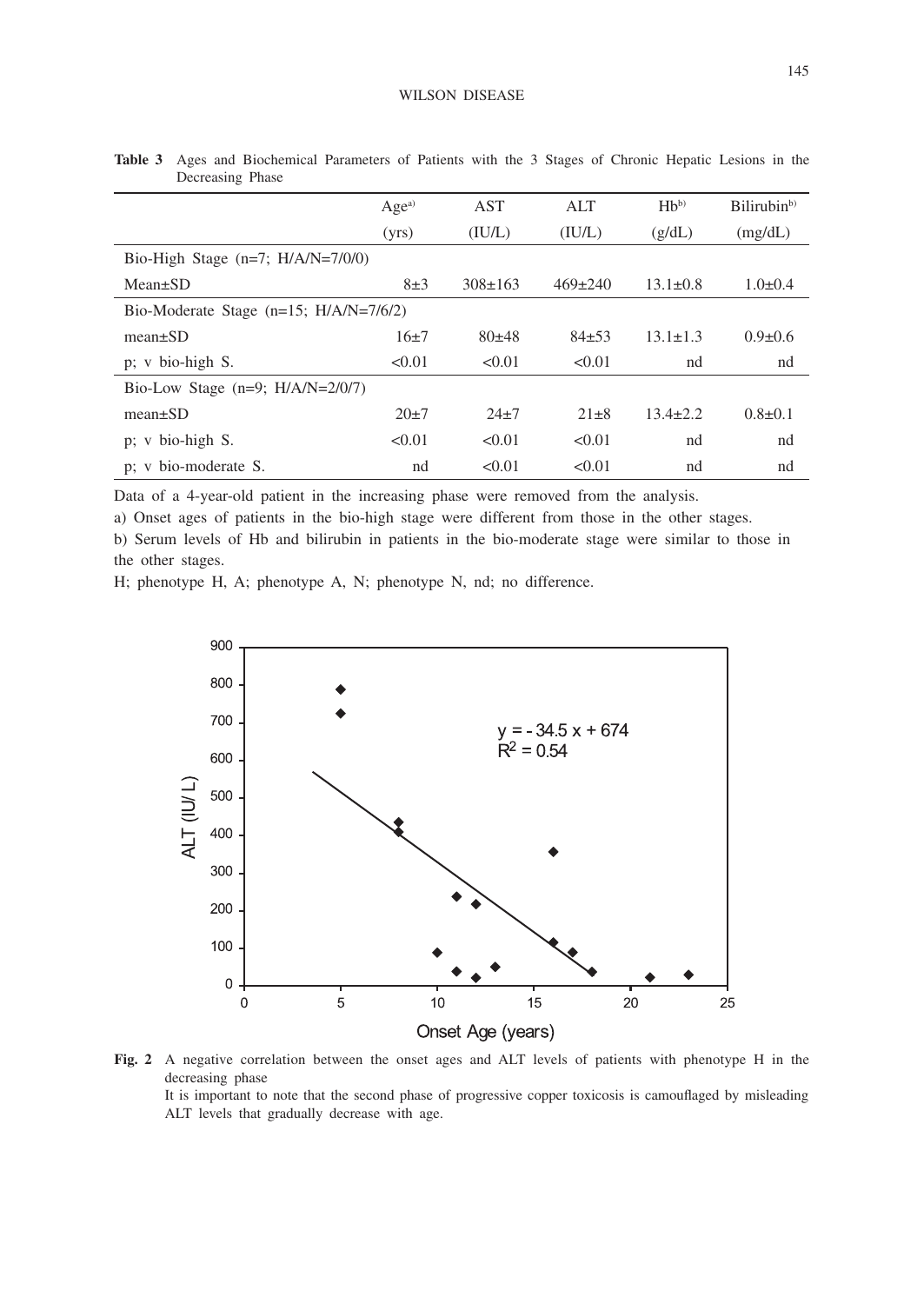|                     | Regression Line                | $\mathbb{R}^2$ |
|---------------------|--------------------------------|----------------|
| Ages and ALT Levels |                                |                |
| Phenotype H Alone   | $ALT = -34.5 \times Age + 674$ | 0.54           |
| All Phenotypes      | $ALT = -14.3 \times Age + 374$ | 0.29           |
| Ages and AST Levels |                                |                |
| Phenotype H Alone   | $AST = -21.4 \times Age + 432$ | 0.50           |
| All Phenotypes      | $AST = -9.4 \times Age + 261$  | 0.31           |

**Table 4** Correlations between the ages and aminotransferase levels of patients in the decreasing phase



**Fig. 3** Chronic hepatic lesions of the 3 phenotypes in the decreasing phase presented by AST and ALT profiles Enzyme levels of phenotype A were modified for underlying chronic hepatic lesions. Phenotype H was distributed widely in the 3 stages, while most of phenotypes A and N were localized in the bio-moderate and bio-low stages, respectively.

 The bio-low stage was lower than 40 IU/L (the normal upper level) in both AST and ALT activities, while the bio-moderate stage was intermediate between 40 and 200 IU/L in either enzymes, and the bio-high stage was higher than 200 IU/L (5 times the normal upper level) in either or both enzyme activities.

 $\blacktriangle$ ; phenotype H, +; phenotype A,  $\bigcirc$ ; phenotype N. The bio-low stage is shaded.

and second decreasing phase. The increasing phase may not be clinically important because no special treatment is needed in this phase. An 8-year-boy who was found to be in the increasing phase at the age of 4 years had an excellent prognosis after an anti-copper regimen. Therefore, we focused on the natural history of WD in the decreasing phase.

To better understand the natural history of WD, special attention should be paid to the acute complications associated with phenotype A. One of the 7 patients died from acute hepatic failure. Other patients survived acute episodes, but showed marked changes in their biochemical param-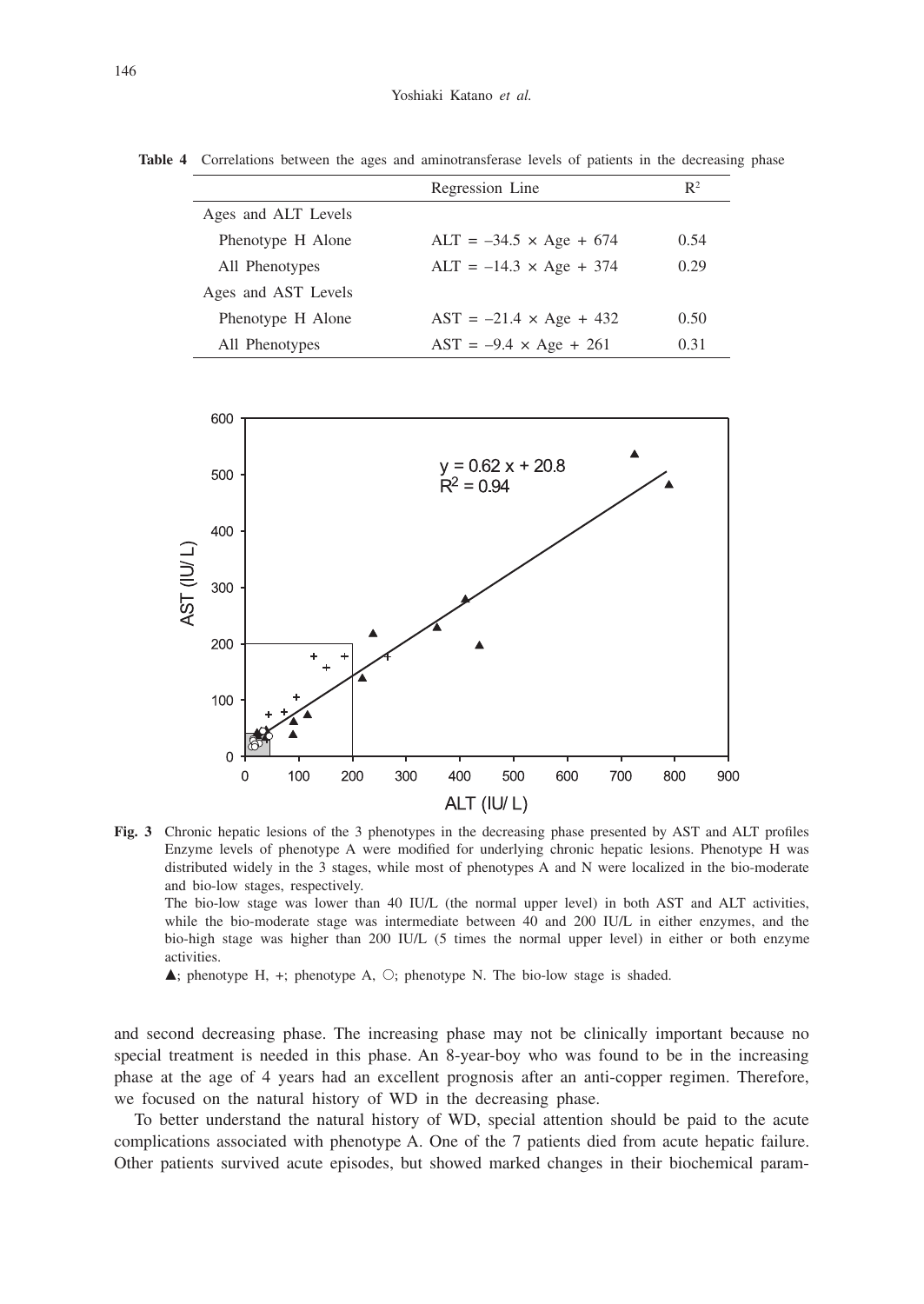### WILSON DISEASE

eters during a one-month period. These changes were closely related to severe anemia. Similar findings were reported in Germany13). Serum AST and ALT levels were only moderately elevated with a markedly reduction in ALT activity in 2 WD patients with non-autoimmune hemolysis. Although data on the pre-anemic period were limited in our patients, rebounded levels of AST and ALT that appeared in the recovery period were representative of the chronic baselines of hepatic damage underlying phenotype A.

The biochemical parameters of copper-induced hepatotoxicity in the second phase may be masked by disease progression-dependent modifiers. Serum AST and ALT levels generally decrease with progression from chronic hepatitis to cirrhosis regardless of etiologies. At least 2 specific modifiers have been identified in copper toxicosis. One is a detoxification system by metallothionein induction and lysosomal storage. Lysosomal proliferation visualized by histochemistry for copper proteins was poor in steatohepatitis with high enzyme activities, and strongly positive in cirrhotic livers camouflaged by normal enzyme levels<sup>14)</sup>. A large amount of copper detoxified to cuprothioneins was safely stored in the lysosomal system of the cirrhotic livers of WD<sup>15)</sup>. The other modifier is shunt formation in the copper-rich portal stream from the liver to extra-hepatic organs via intra- and extra-hepatic collateral circulation. Ammonia-induced encephalopathy is well-known in cirrhosis<sup>16)</sup>; however, the effect of collateral circulation has not yet been investigated in WD. Intra- and extra-hepatic portal shunts may induce the extra-hepatic distribution of toxic copper, resulting in the later development of general copper toxication including extrapyramidal signs and Kayser Fleisher rings. The hypothesis that the daily amount of copper directly reaching the liver may be reduced in WD patients with cirrhosis needs to be clarified in future studies.

The chronic hepatic lesions observed in our patients changed from the bio-high stage to low stage in the second phase. These biochemical stages in the decreasing phase were age-dependent. Based on these findings, we speculated that all patients with WD traits fundamentally have phenotype H with biochemical transform from the increasing to decreasing phase, and some patients may be complicated by phenotype A and phenotype N in the bio-moderate and bio-low stages of the decreasing phase, respectively. Onset ages were also different between phenotype H and other phenotypes, but the first symptom of phenotype A was observed in a 6-year-old girl in the bio-moderate stage of the decreasing phase<sup>12)</sup>, which suggested that biochemical staging rather than the age of patient may be a better time limit for instituting anti-copper treatments.

Most patients with phenotype H in the bio-high stage have been characterized by a young age, ALT-dominant hepatic damage, and an absence of the signs of extra-hepatic organ damage. The response to anti-copper regimens was excellent in these patients in spite of high liver enzyme activities. In contrast, the prognosis of patients with phenotypes A and N has not always been so good<sup>5)</sup>. Some patients with phenotype A may be complicated by acute hepatic failure, and patients with phenotype N may have serious central nervous system damage.

## CONCLUSIONS

To understand the natural history of WD, transient changes during hemolytic anemia were replaced by chronic hepatic lesions underlying phenotype A. Serum AST and ALT levels in patients in the second phase gradually decreased with the onset age as well as misleading progression from the bio-high to low stage. Most patients with phenotype A appeared in the bio-moderate stage, while most patients with phenotype N appeared in the bio-low stage of the decreasing phase. Patients with phenotype H in the bio-high stage should preferentially be referred to liver centers to undergo diagnostic tests.